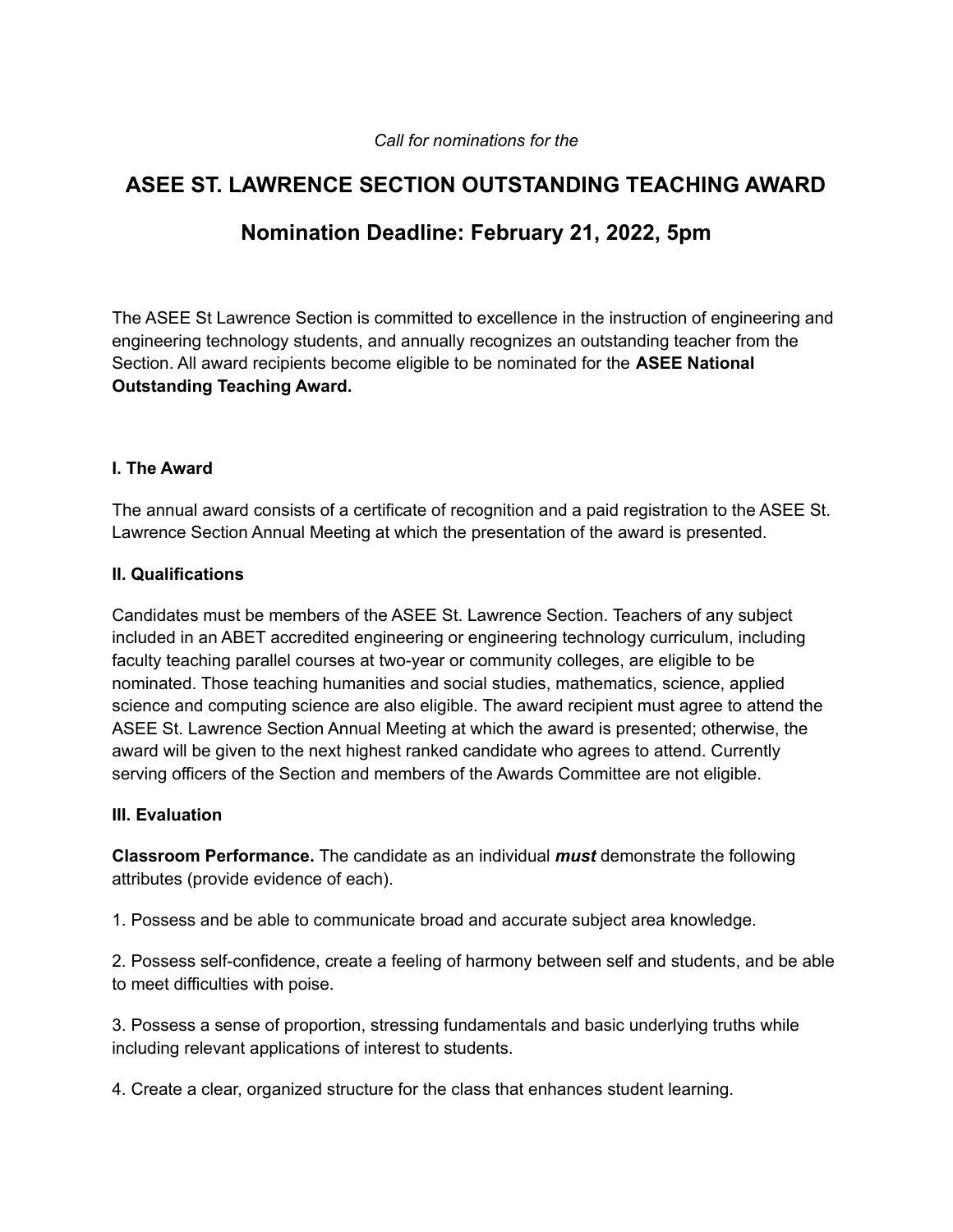5. Prepare assignments that challenge students, demanding thinking and learning.

6. Demonstrate an intense subject area of interest and enthusiasm and enhance the learning process to fully motivate students.

7. Be available for advising, counseling, and mentoring students.

8. Show evidence of outstanding classroom performance using regular course evaluations and individual letters of recommendation from current and former students. Peer course evaluations may also be included in addition to regular course evaluations as evidence.

**Teaching Scholarship Contributions.** The candidate's contributions to the profession should include a *minimum of three* of the following.

1. Demonstrated effectiveness in course and/or curriculum development.

2. Evidence of laboratory or other facility development.

3. Development or authorship of instructional material or a text that enhances the student learning process.

4. Publication of original work, through any medium including presentations at professional meetings, that enhances the engineering education process or adds value to teaching methodology literature.

5. Service as a mentor to other teaching faculty or participation in the development and delivery of seminars and workshops focused on improvements to teacher classroom effectiveness.

6. Teach a minimum of two semester or three-quarter classroom or laboratory courses per year.

# *Additional teaching scholarship contributions that will be viewed favorably include the following.*

1. Demonstrated effectiveness in assessing student learning outcomes and assessing the effectiveness of teaching innovations.

2. Development of teaching equipment or development of a wider application of teaching equipment previously deployed.

**ASEE and Local Participation**. The candidate must have demonstrable participation in professional societies for the advancement of education, including the following.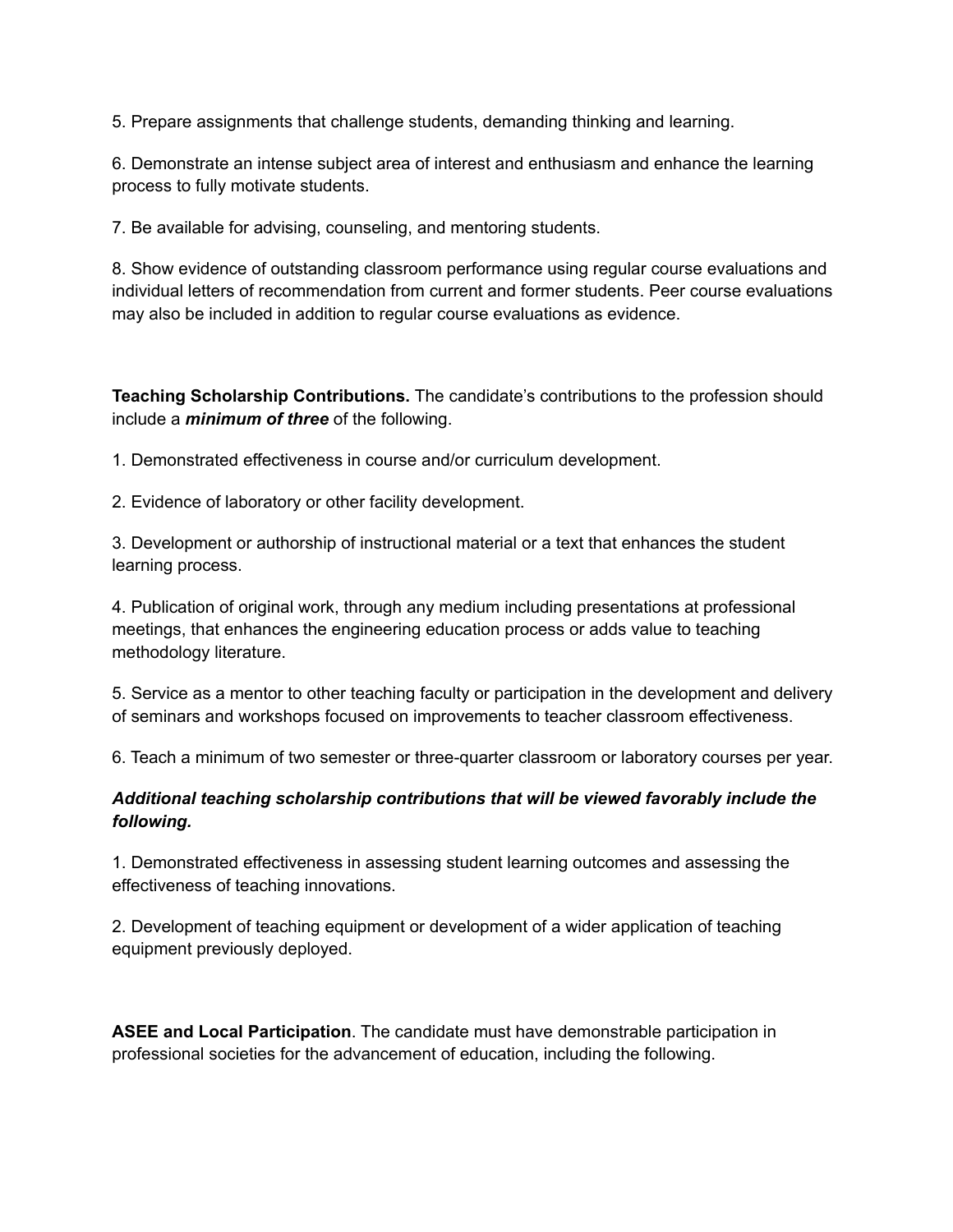1. Possess a strong record of activity in ASEE or the educational activities of another professional society.

2. Be an ASEE member with a record of participation in Section meetings. (A minimum participation is attending the Section meeting at which the Section award is presented and making a presentation at that meeting (or the following Section meeting) to share some element of his/her success as a teacher).

3. Provide a commitment statement to attend the ASEE St. Lawrence Section Annual Meeting, if selected, to receive the Section Outstanding Teaching Award.

### **IV. Nomination Procedure**

Any member of the section (student, professional, etc.) may nominate candidates for this award by preparing a nomination package that must include the following. Self-nominations will not be accepted.

1. ASEE Awards cover page / Awards [Nomination](https://sites.asee.org/stl/wp-content/uploads/sites/43/2019/08/ASEE-Award-Nomination-Form.pdf) Form.

2. Fifty-word citation suitable for reading at the annual award ceremony.

3. Documentation related to the award criteria consisting of no more than 4 pages. (Other personal vita/information will be disregarded).

4. Candidate's statement (no more than 500 words) regarding their teaching philosophy.

5. Three letters of recommendation from students or past students.

6. Three letters of recommendation from faculty, administration, or industry peers.

7. Candidate's commitment statement to attend the ASEE St. Lawrence Section Annual Meeting, if selected, to receive the Section Outstanding Teaching Award.

8. Candidate's commitment statement to attend the ASEE Annual Meeting, if selected, to receive the National Outstanding Teaching Award.

*An electronic copy of the complete nomination package* should be sent to the ASEE St. Lawrence Section Awards Committee Chair at the e-mail address listed below and must be received by 5:00pm, Monday, February 21, 2022. Please *do not* send any materials to the ASEE National Awards Committee. Any material received by the Awards Committee Chair after the deadline will not be used in the evaluation process for the 2022 award.

# *Contact Information:*